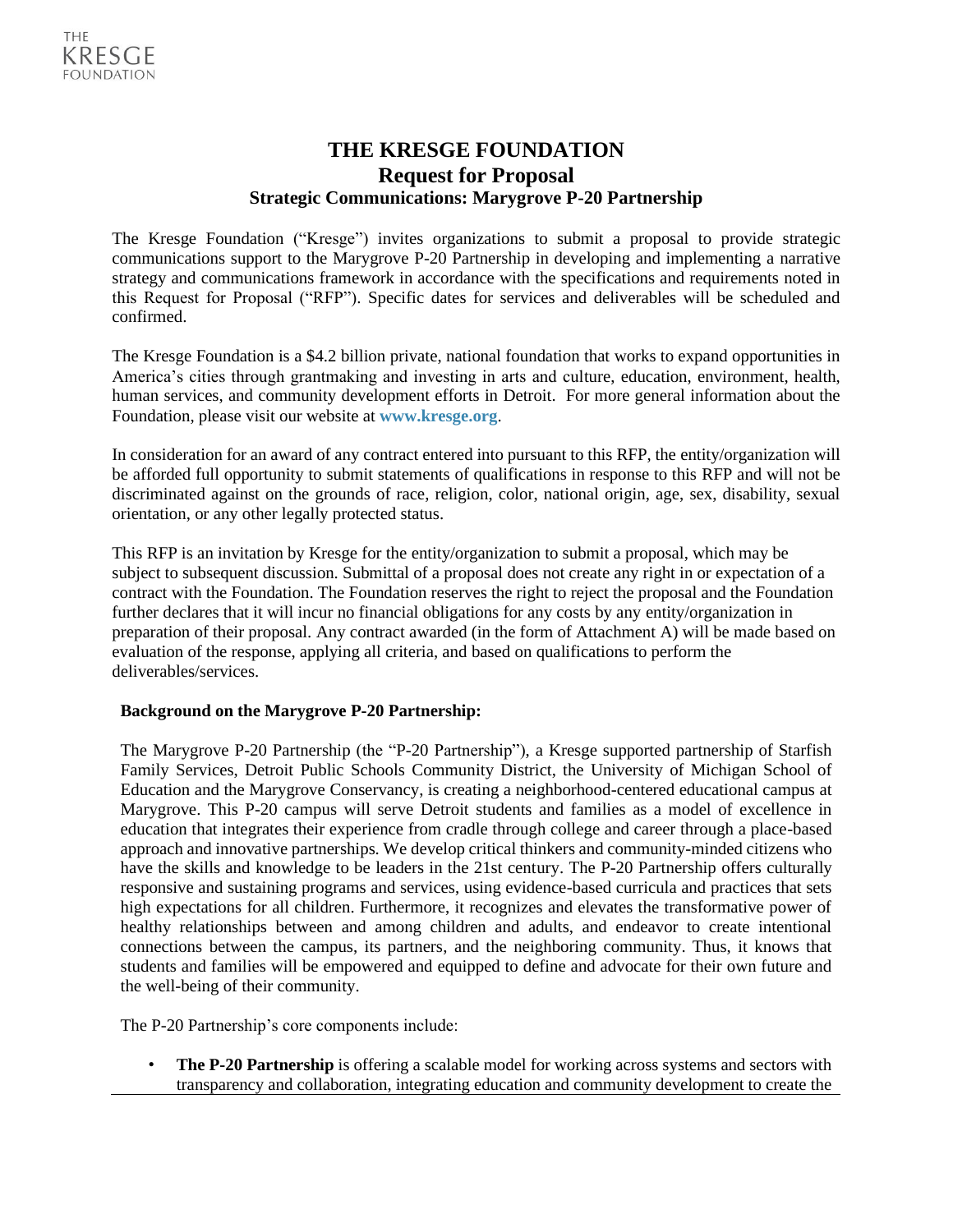best possible outcomes for children. It also offers intentionally designed physical spaces that convey the dignity of our children and the need for bright, active places that promote learning.

- **The early childhood and elementary partnerships** are developing confident and curious young learners who are well-prepared for school and lifelong success.
- Through its engineering, design and social justice focus, **the K-12 school** will enable students to identify and solve complex problems, participating in a more just and equitable future. Every graduate will be prepared to pursue postsecondary choices and succeed in personal and professional endeavors.
- **The K-12 teaching school** is expanding the pipeline of educators in Detroit through highquality, integrated educator preparation, field experiences, and rigorous mentorship to prepare educators for success.
- **Child and family support services** are addressing a comprehensive set of priorities for students, families and community members to ensure that provide holistic supports for their academic, social-emotional, mental and physical health, and other needs.

## **Scope of Services/Deliverables Required:**

Kresge, on behalf of the P-20 Partnership, is seeking an entity/organization to develop and implement a strategic communications plan for the Partnership. The objective of the work is to establish a well-known brand for the P-20 initiative that is recognized for its educational best practices and can be replicated in other communities. Please see below for more details on our vision and requirements for a successful partner.

## *Capabilities*

A successful partner will possess exemplary public relations competencies with capabilities in the following areas:

- **Coordination and Facilitation**: Facilitating thoughtful, collaborative processes between the P-20 partners to develop and implement a shared vision and an actionable plan.
- **Strategy Planning and Development**: Facilitating the development and implementation of a strategic communications plan.
- **Cross-Tactic Storytelling:** Identifying appropriate tactics and forums for P-20 storytelling to best accomplish the Partners' goal of establishing a Detroit P-20 brand routed in excellence and facilitating knowledge transfer to priority audiences.
- **Asset Development and Implementation**: Developing public- and private-facing assets to support the implementation of a strategic communications plan.

More specifically, each of these key responsibilities are focused on four envisioned core components of the strategic communications plan:

#### *Framing and Branding*

- Developing a unique brand (including a visual identity and set of key messages) for the P-20 Partnership (and model), nested within and in conjunction with, but separate from the Marygrove Conservancy and the campus itself, while also highlighting the roles and branding of individual partners.
- Ensuring the brand for the P-20 Partnership is consistent with each partners' priorities and their respective roles within the P-20 Partnership.

*Narrative*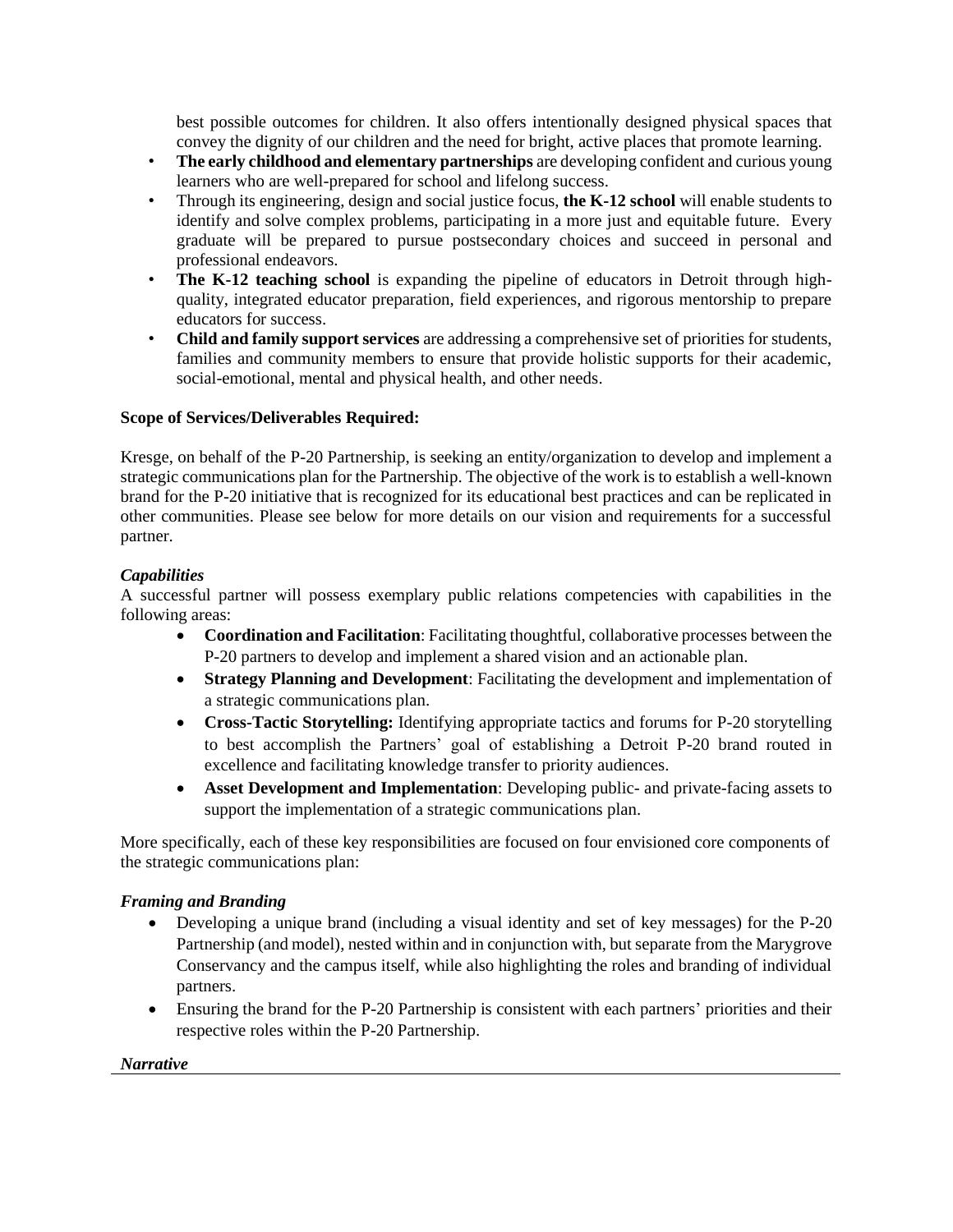- Creating a narrative arc for the P-20 Partnership, telling a story of how it was created, where it is now, and the vision for the future. The narrative arc should connect the bold vision for the partnership with the legacy and history of the campus.
- Identifying components of the P-20 Partnership, such as the teaching school, early childhood and health services, and strategically nest each of those components within the overall brand and narrative arc, while maintaining the unique stories of each component.
- Customizing messages within that narrative arc focused on different groups of audiences, such as donors, families, institutional stakeholders and policymakers.

# *Tools and Tactics*

- Crafting and implementing a cross-tactic storytelling strategy.
- Creating visuals and other storytelling tools to communicate the P-20 Partnership's narrative.
- Creating common language for the P-20 Partnership to ensure consistent description of its vision, the narrative, and its various components.
- Creating a set of shared collateral, such as talking points, presentations, visuals and other communications assets for partners to use when communicating externally about the P-20 Partnership.
- Facilitating the development of a set of principles and norms for collective, and individual, communications on behalf of the P-20 Partnership.
- Recommending a vision for, and cadence of, information sharing across the partner organizations to ensure alignment.
- Identifying and securing opportunities to elevate the P-20 Partnership to local, regional and national/international audiences
- Identify opportunities to connect with the Marygrove Conservancy's communications opportunities and campus-wide storytelling efforts.

#### *Evaluation*

• Creating and implementing a process to evaluate whether, and how, our strategic communications plan is meeting intended goals.

#### **Team Skills and Expertise:**

The successful entity/organization will meet the following qualifications:

- Storytelling expertise across earned, owned, and paid channels.
- Demonstrated experience and expertise in developing strategic communications frameworks and strategies – going beyond tactical communications and media relations coordination with a focus on more strategic approach to communicating the what and the how of transformational initiatives.
- Demonstrated experience in developing communications assets ranging from narratives to publicfacing assets and collateral.
- A commitment and expertise in facilitating cross-sectoral partnerships, especially in the nonprofit and education fields, and facilitating partnerships between large institutions to move toward a common vision that reflects shared priorities.
- Experience working with transformational initiatives in education will be highly valued.
- A diverse team to reflect the rich diversity of Detroit.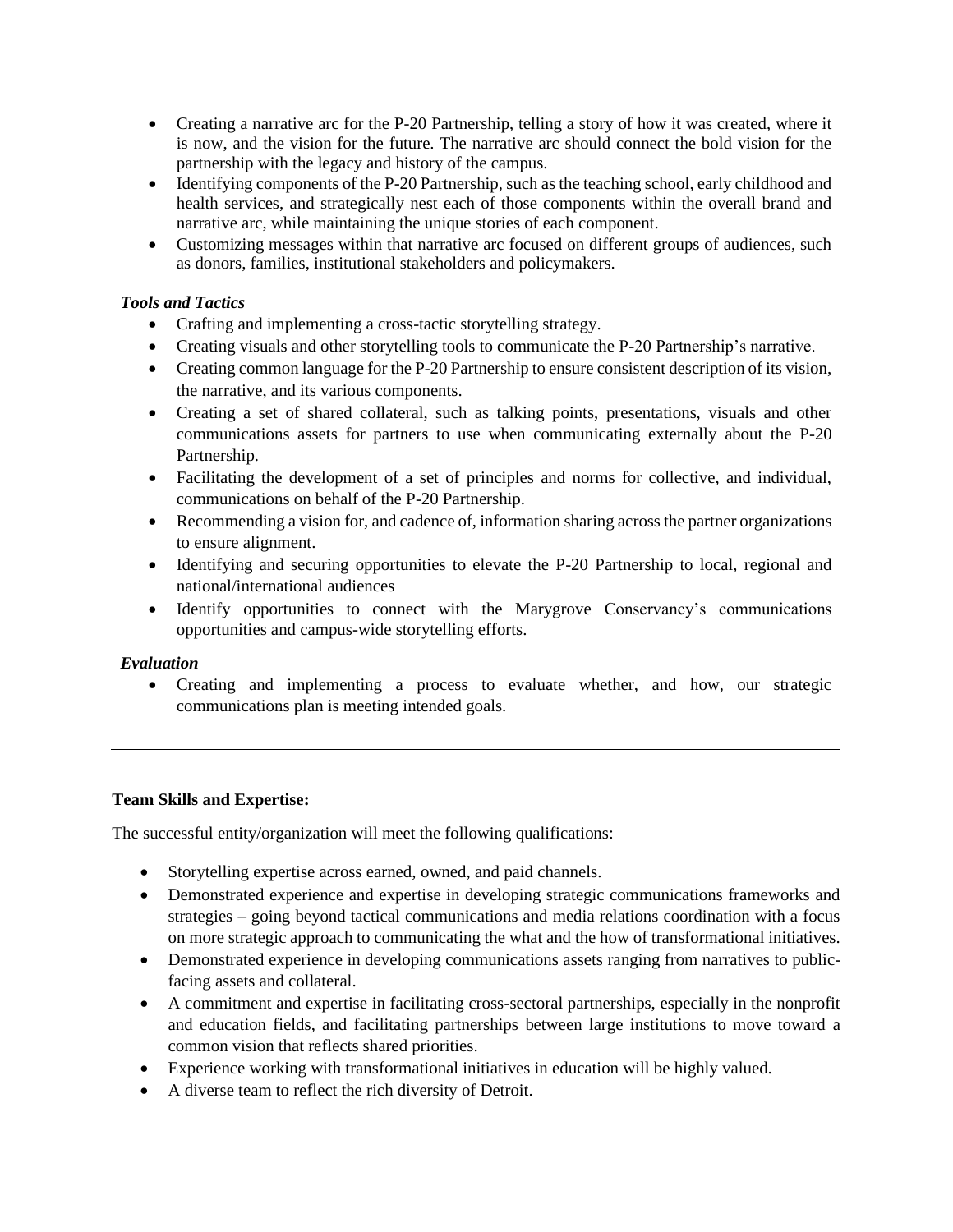• A commitment to Detroit, its neighborhoods, and engagement with residents and families in Detroit's neighborhoods.

## **Evaluation:**

Evaluation of each proposal will be based on the following criteria:

#### **Factors:**

- Experience
- Bid Completeness
- Capacity to Provide Service
- Qualifications
- Cost and Sustainability
- References from Past Clients and/or Partners

#### **The Search Selection Process**

A proposal should be no more than ten (10) pages in length, detailing:

- The entity/organization's qualifications based on the Minimum Qualifications above, including specific projects that demonstrate the vendor's qualifications.
- A summary of the entity/organization's proposed approach in supporting the development of a strategic communications plan, based on the core components above.
- An introduction of the key team members that would be dedicated to this work on day one. Please include a high-level overview of anticipated roles and the percent of time each would contribute to the project.
- A budget including entity/organization's hourly rates, pricing for each type of activity, including expected time commitment for each type of activity. The budget does not count toward the proposal page limit.
- A list of references, particularly nonprofit organizations and private foundations for whom the entity/organization has provided service to within the last three years. Please include names, addresses and telephone numbers for a minimum of three references that may be contacted.
- A demonstration by the entity/organization of its organizational commitment to diversity, equity and inclusion.